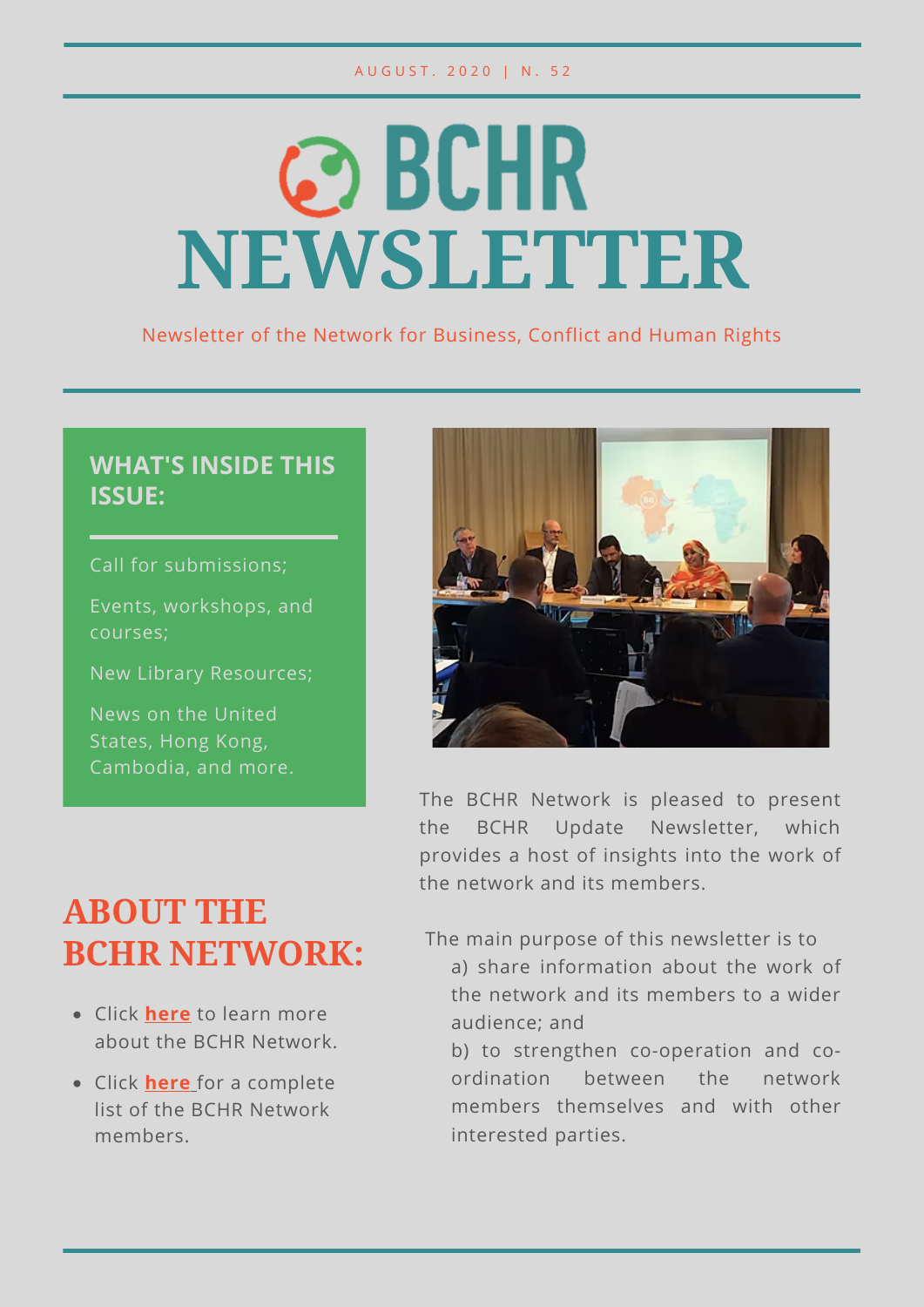# **INDEX / NEWSLETTER**

| <b>1. NETWORK ANNOUNCEMENTS</b>          | pg3  |
|------------------------------------------|------|
| <b>2. OTHER ANNOUNCEMENTS</b>            | pg4  |
| a. Public consultations, call for papers | pg4  |
| b. Events, workshops and courses         | pg5  |
| c. New Library Resources                 | pg7  |
| <b>3. INTERNATIONAL NEWS</b>             | pg8  |
| <b>4.BLOGS AND OPINIONS</b>              | pg10 |
| 5. SHARING AND POSTING MATERIALS         | pg12 |
| <b>6. ABOUT OUR NETWORK</b>              | pg13 |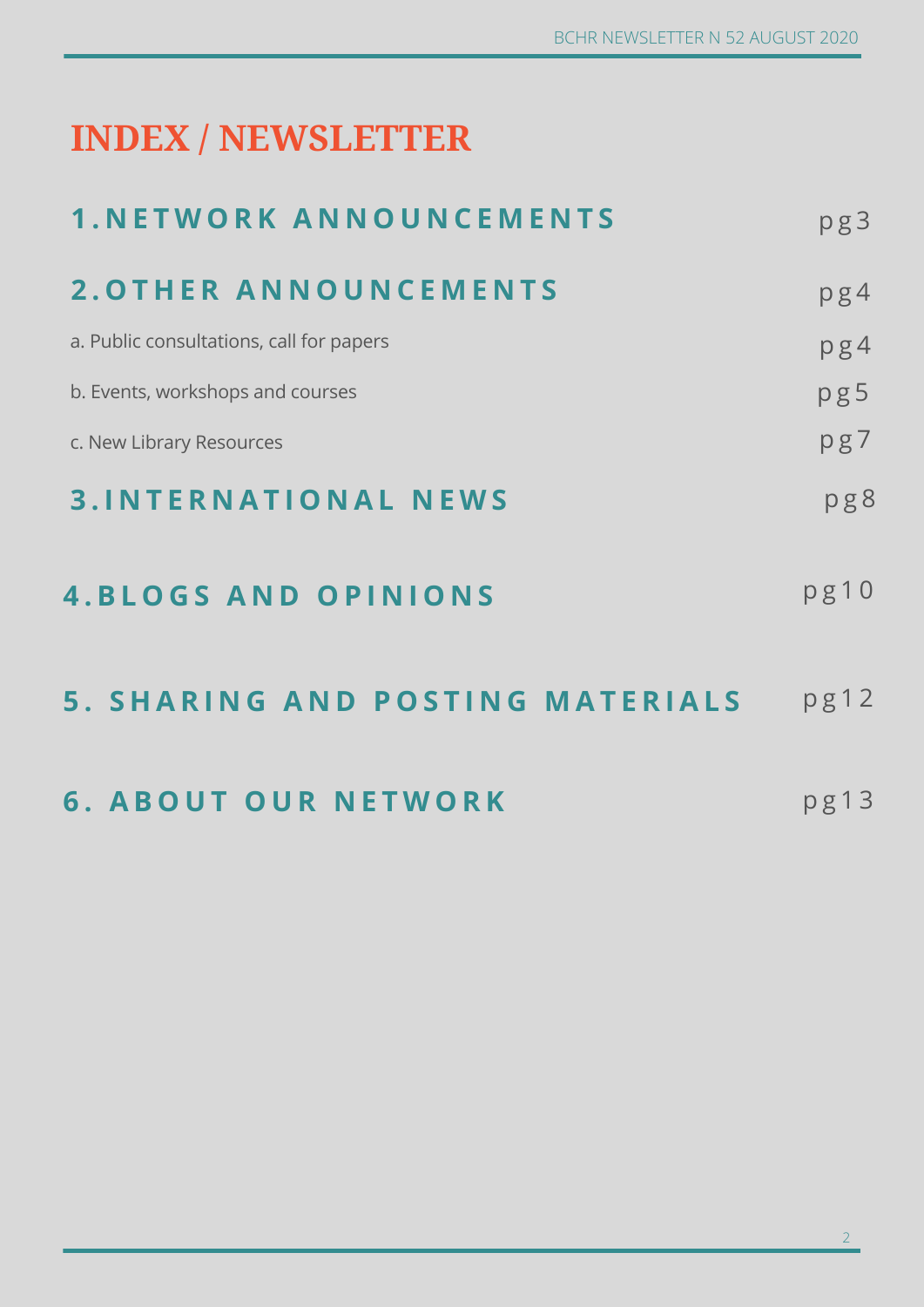# **NETWORK ANNOUNCEMENTS**

We are sorry to announce that AFRILAW will no longer be hosting the Secretariat of the BCHR Network. The pandemic as well as personal circumstances have resulted in Chinwike Okerere's resignation from the Coordinator position. We would like to warmly thank Chinwike for all his work and engagement during all these months and we wish him all the best.

In the meantime, the Network's Advisory Board will be in charge of ensuring the daily tasks necessary to maintain the Network's activities. As a reminder, please note that the current members of the Advisory Board are:

- Charity Ryerson, Corporate Accountability Lab, charity@corpaccountabilitylab.org
- Jonathan Kolieb, RMIT University, jonathan.kolieb@rmit.edu.au
- Juan Andrés Cano, PeaceStartup Foundation, Juan@peacestartup.org
- Maria Prandi, BHR, maria.prandi@businessandhumanrights.es

In this regard, we welcome new additions to the Advisory Board. If you would like to hear more about the role and/or join the Advisory Board, please get in touch.

Similarly, if you or your organisation are interested in serving as the BCHRN Secretariat and/or Coordinator, please send an email to the Board.

Finally, we are delighted to announce that our next Annual Meeting will take place virtually, spread over three sessions to be scheduled during the weeks of November 9th and 16th. We will share a preliminary program in the following weeks but if you have a panel proposal on a relevant topic, please do not hesitate to contact us at: maria.prandi@networkbchr.org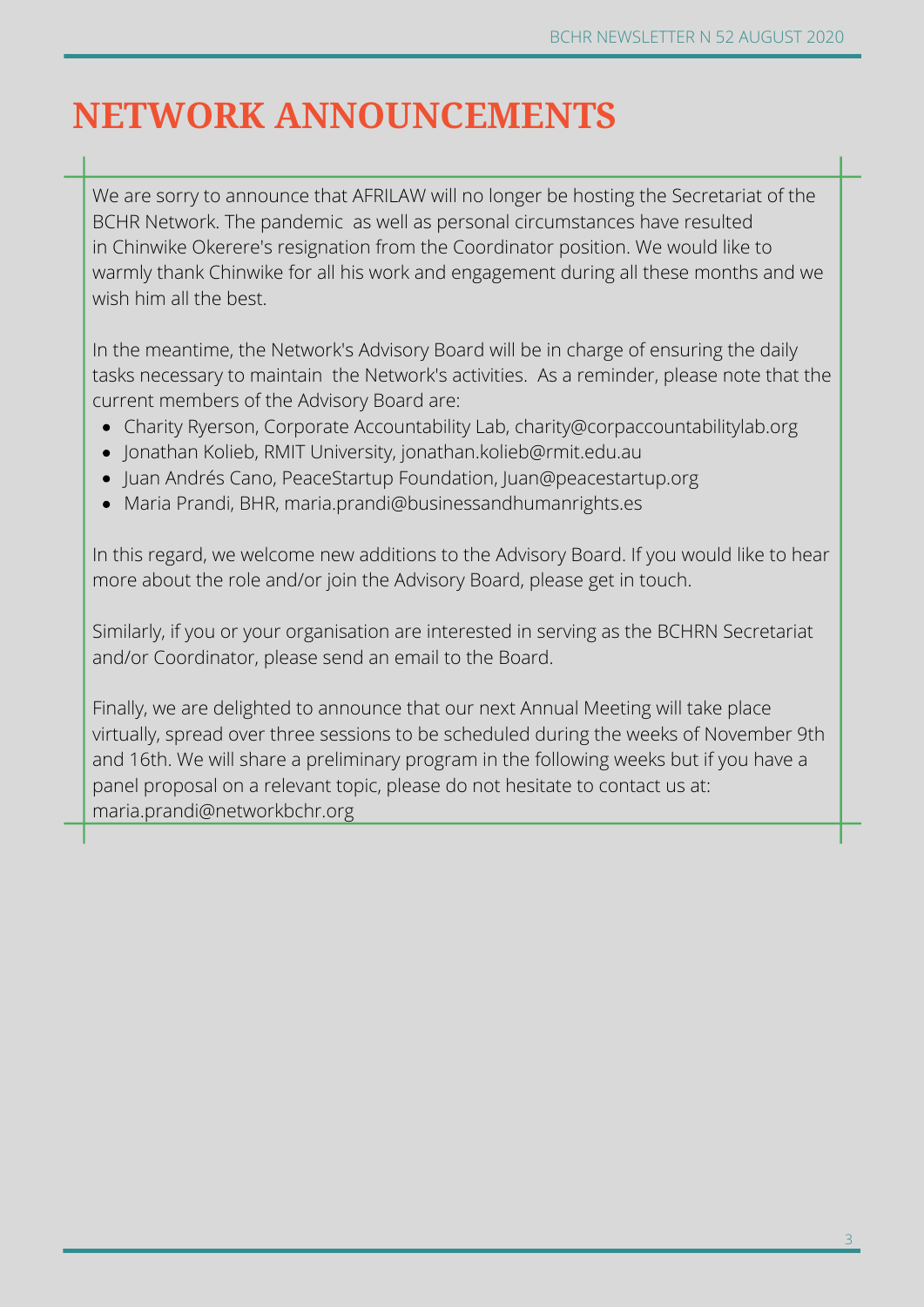# **OTHER ANNOUNCEMENTS**

# **CALL FOR PAPERS**

*International Conference on Corporate Social Responsibility, Sustainability, Ethics and Governance*

**Deadline:** To secure early acceptance, submit before December 31 2020. The last date for submissions is February 28 2021.

The Conference Organizing Committee is currently inviting submission of abstracts for the 7th International Conference on CSR, Sustainability, Ethics & Governance to be held from 23rd to 25th June 2021 in Lisbon, Portugal. Key themes of the conference include CSR and Sustainable Development Goals, Corporate Governance, Human Rights and Business Sustainability, Sustainable Supply Chain, and many others. Abstracts are to be a maximum of 300 words.

Abstract submissions are accepted in three categories to be specified during abstract submission:

- Full Academic Paper (approx. 6000 words)
- Short Academic Paper/Work in Progress (approx. 2500 words)
- Practitioner Presentation (1 page abstract)

For more information and the abstract submission page, click **here**. Organizers can be contacted at csr.iarraiano@iscal.ipl.pt.

#### *The African Journal of Legal Studies*

**Deadline:** Submissions accepted on a rolling basis

The African Journal of Legal Studies welcomes articles, notes and book reviews related to human rights and the rule of law in Africa. This journal aims to present diverse perspectives on the fundamental, long-term and systemic problems of human rights and governance, as well as emerging issues, and possible solutions to them.

Articles should range between 5,000-10,000 words.

Book reviews and Notes should not exceed 2,000 words.

For more information, author instructions and the online submissions page, click **here.**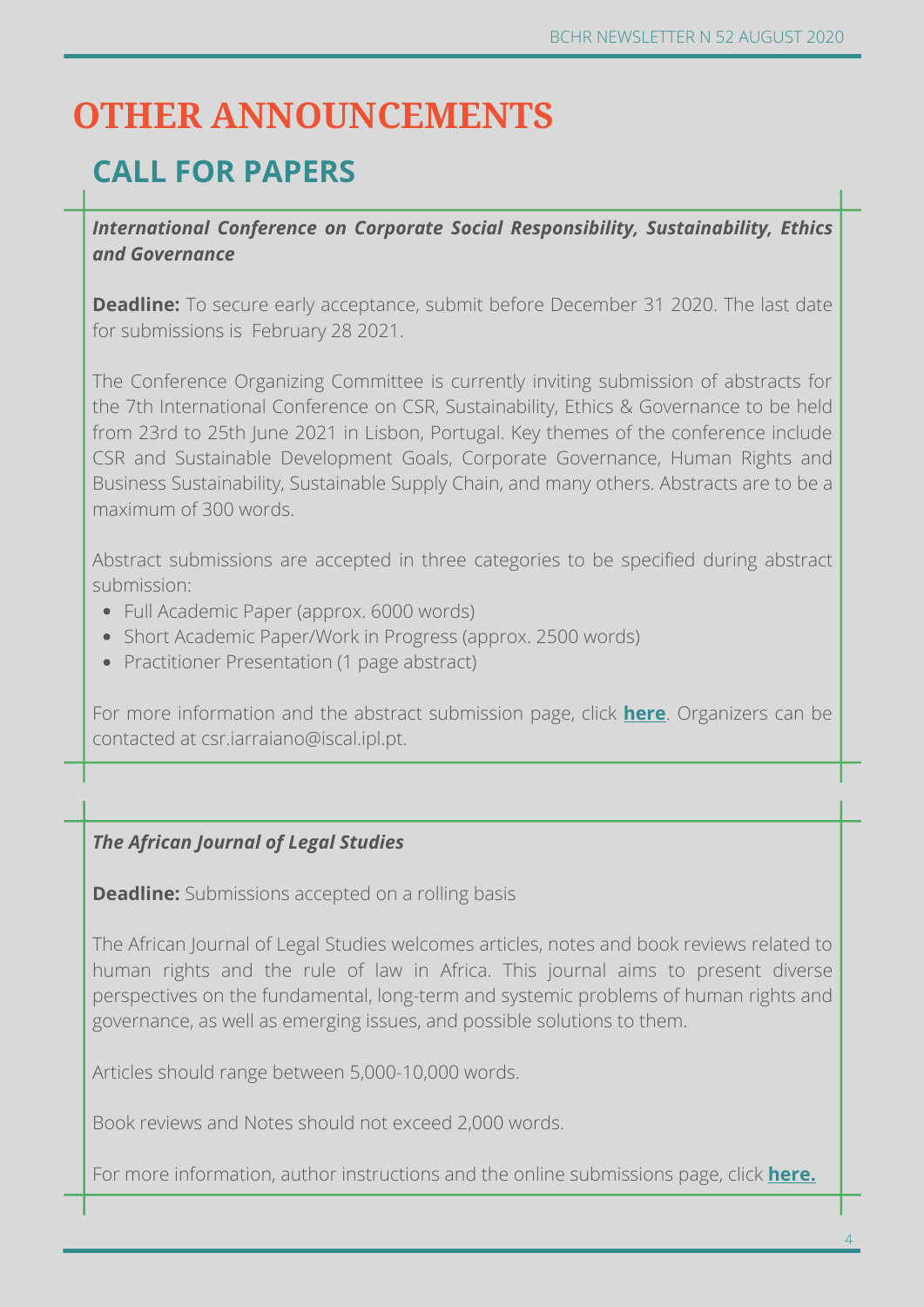#### *European Journal of Legal Studies*

**Deadline:** Submissions accepted on a rolling basis

The European Journal of Legal Studies accepts submissions in the fields of European law, International law, Comparative law and Legal theory. They particularly welcome contextual and/or interdisciplinary approaches to legal scholarship. The journal accepts submissions in any language, however it is requested authors provide an abstract in English at the time of submission. Under the journal's open access policy, no publication fees are charged.

The journal welcomes:

- General articles (9,000-12,000 words including footnotes)
- New Voice articles for early career scholars (4,000-5,000 words including footnotes)

Articles should be submitted as Word files to: submissions.ejls@eui.eu For more information, click **here.**

## **EVENTS, WORKSHOPS AND COURSES**

# **INTERNATIONAL LABOUR STANDARDS AND CORPORATE SOCIAL RESPONSIBILITY: THE LABOUR DIMENSION OF HUMAN RIGHTS DUE DILIGENCE**

**Date:** October 19 2020 - November 23 2020 **Hosted by:** The International Labor Organizaiton (ILO)

Companies that fully understand their employees' rights are better at respecting them. In this course, participants work through the complex issues that companies may face when designing new due diligence processes. Core questions include: What should we do when national law is not consistent with the International Labour Standards? How can we balance competing rights? What should we do when the government does not fulfill its duty to protect workers? Join this dynamic course to discover the answers to these questions and many more.

Register for the online course **here** before October 12 2020.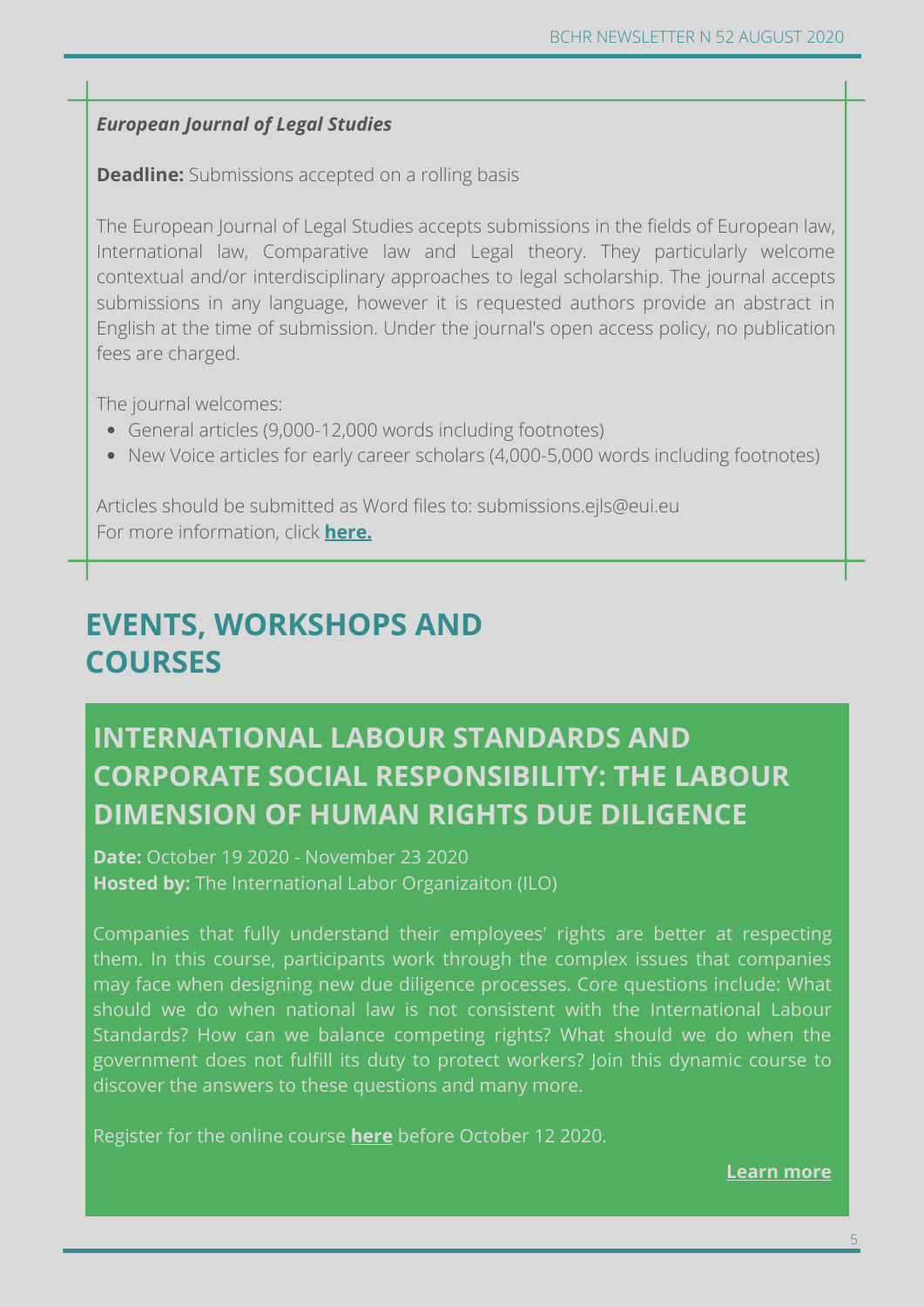## **BUSINESS AND HUMAN RIGHTS DEVELOPMENTS IN SOUTHERN EUROPE**

**Date:** September 15 2020 - January 12 2021

**Hosted by:** British Institute of International and Comparative Law

The aim of this webinar is to gather scholars, legal practitioners, companies, civil society, government representatives, policy advisers, investors, insurers, and other relevant stakeholders from Southern European jurisdictions in order to provide insights into the current regulatory landscape, and the lessons that can be learned from other jurisdictions. The webinars will be multilingual.

Register for individual webinars **here.**

**Learn more**

# **ISEAS-SPF ASIA IMPACT DIALOGUE WEBINAR SERIES: ENHANCING RESPONSIBLE BUSINESS IN SOUTHEAST ASIA**

**Date:** Wednesdays September 2 - October 7 2020 **Hosted by:** Yusof Ishak Institute and the Sasakawa Peace Foundation

This 6 part webinar series examines the sustainable development and human rights challenges present in the Southeast Asian region. It aims to promote a responsible business environment to assist in enabling sustainable long term growth in the region. It will examine new forms of social projects and responsible practices undertaken by states, the private sector, and responsible business stakeholders that address the human rights impacts of business.

Topics include labour force engagement, institutional mechanisms for addressing responsible business practices, migration, post Covid recovery, environmental protection, sustainable finance and the future of responsible business in Southeast Asia.

Register for indivual webinars **here.**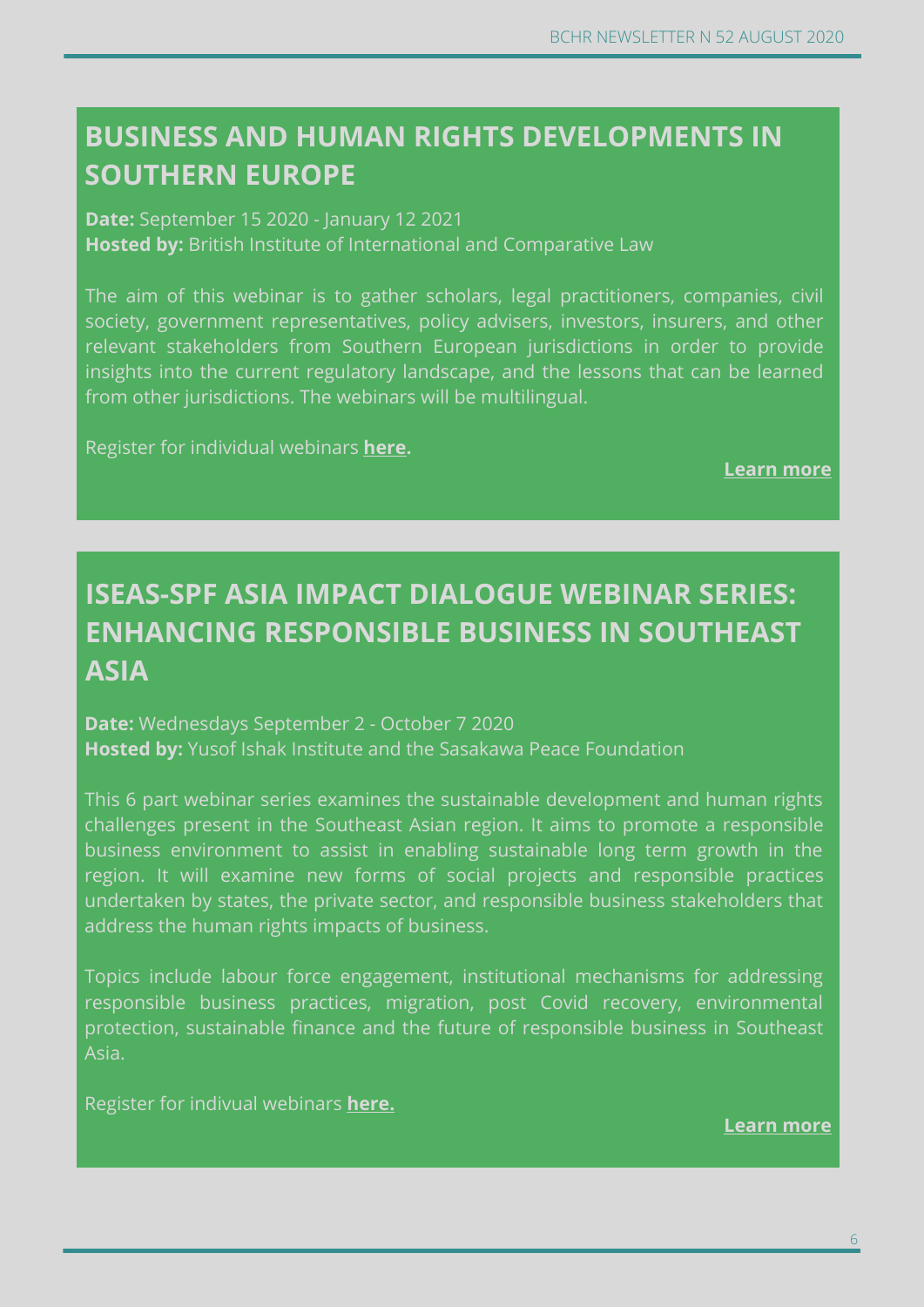# **NEW LIBRARY RESOURCES**

#### **Learn more MINING INJUSTICE THROUGH INTERNATIONAL ARBITRATION: COUNTERING KAPPES, CASSIDAY & ASSOCIATES' CLAIMS OVER A GOLD-MINING PROJECT IN GUATEMALA**

**Published:** August 24 2020 **Authors:** Luis Solano, Ellen Moore, and Jen Moore **Source:** Institute for Policy Studies

This report outlines the repressive tactics and unjust usage of the international arbitration system by US mining firm Kappes, Cassiday & Associates (KCA). After mining operations were met with local protest, KCA utilised private and state security forces to overcome local resistance towards the El Tambor gold mine in Guatemala.

After community resistance forced the company to halt mining operations, KCA filed a claim in the Guatemalan courts, but it was subsequently thrown out.KCA is now using the international arbitration system to have the unwanted mine forcibly approved, or seeking hundreds of millions of dollars in compensation for unearned profits.

**Learn More**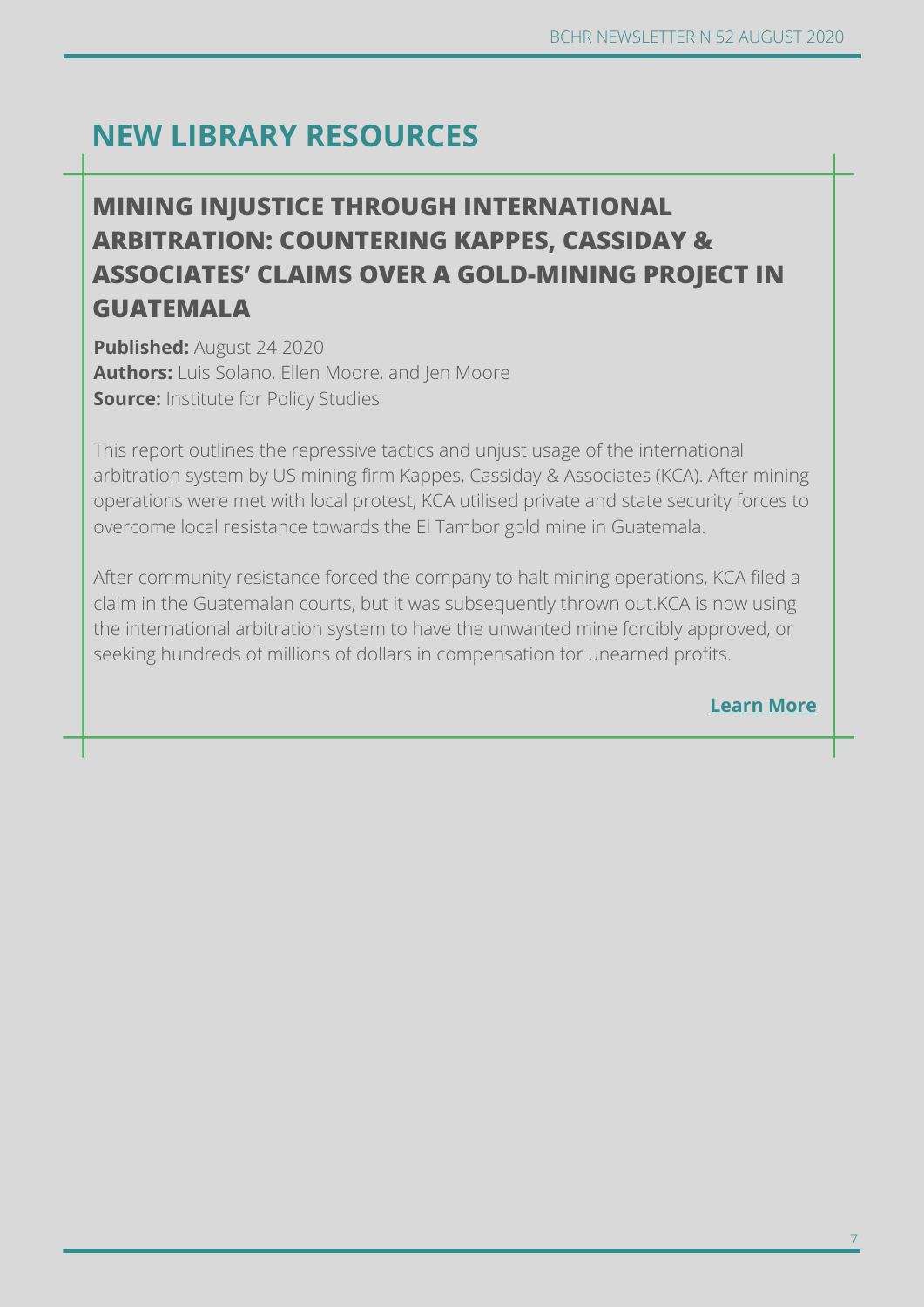# **INTERNATIONAL NEWS**

## **INDONESIA: AUTHORITIES OUTRAGED BY SEVERE LABOR ABUSE IN CHINESE SHIPPING VESSELS**

#### **Published:** July-August, 2020

**Source**: Business & Human Rights Resource Center

This past July, an Indonesian crew accused a Chinese fishing company of forced labour, human trafficking and maltreatment onboard tuna fishing vessel. Since then, media reports have cited numerous cases of labor exploitation and human rights abuses to Indonesian workers on Chinese ships.

The Indonesian police has responded by charging three recruiting agency bosses over the torture death of a crew member in a foreign ship. Domestic and foreign NGOs are also calling on the Indonesian government to combat exploitative practices in the fishing industry.

In turn, the Chinese government is making promises to tighten regulations on their distant-water fishing fleet. Enforcing these changes in the Distant-Water Fishing Management Regulation could lead to a more sustainable use of maritime resources and a more effective control of illegal activity in the notorious fishing vessels.

**Learn more**

## **QATAR: LITTLE PROGRESS ON PROTECTING MIGRANT WORKERS**

**Published:** August 24 2020 **Source: Human Rights Watch** 

Human Rights Watch's report "How Can We Work Without Wages?: Salary Abuses Facing Migrant Workers Ahead of Qatar's FIFA World Cup 2022" shows that employers across Qatar frequently violate workers' right to wages. This reports also shows Qatar has failed to meet its 2017 commitment to the ILO to protect migrant workers from wage abuses and to abolish the kafala system. "We have heard of workers starving due to delayed wages, indebted workers toiling in Qatar only to get underpaid wages, and workers trapped in abusive working conditions due to fear of retaliation," said Michael Page, deputy Middle East and North Africa director at HRW.

**Learn more Learn More**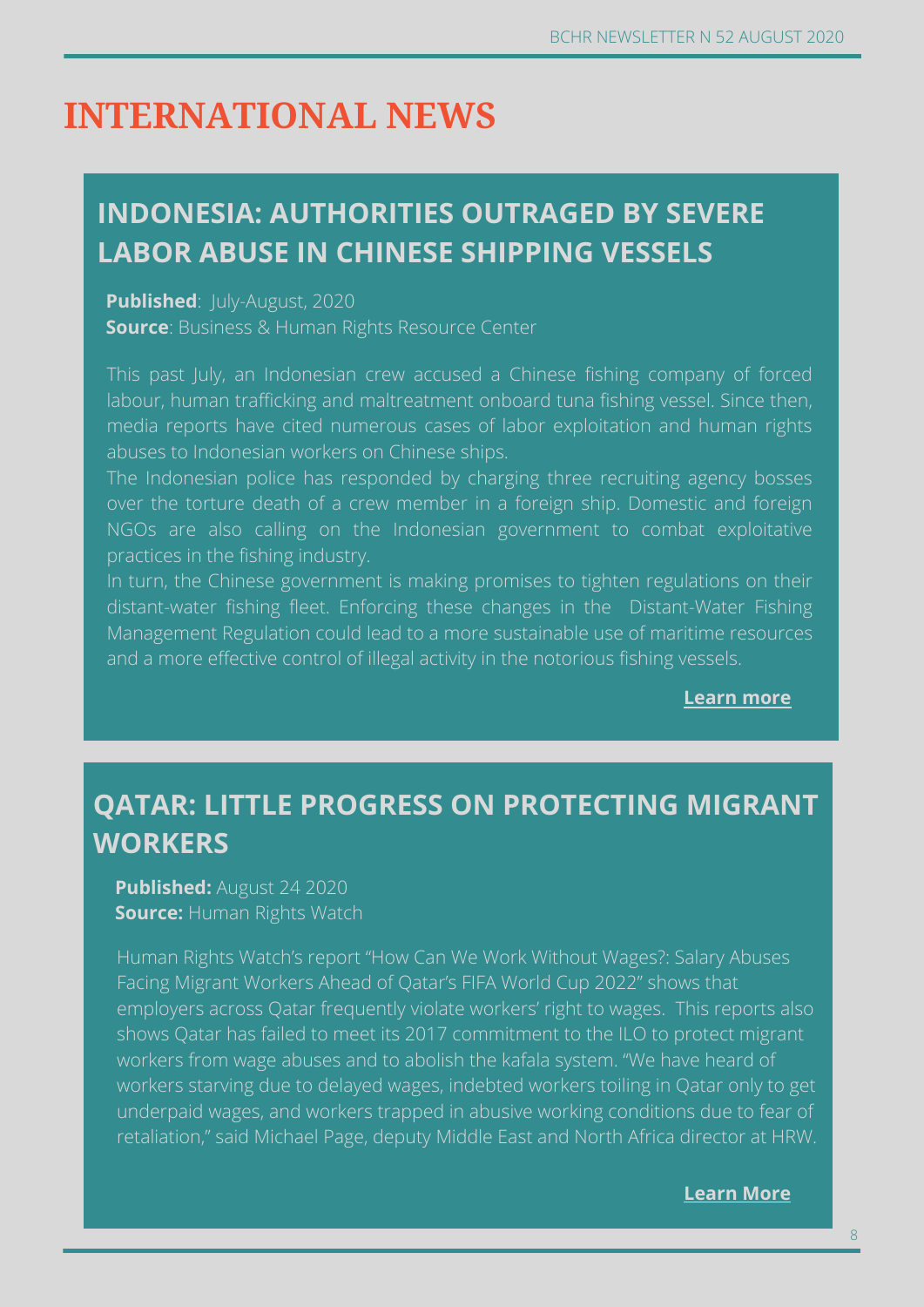# **TO ILLEGAL DEFORESTATION OF THE AMAZON BRAZIL: NEW EVIDENCE CONNECTS JBS MEAT GIANT**

#### **CONCERNS OVER WORKERS' RIGHTS Published**: July-August, 2020

**Source**: Business & Human Rights Resource Center

JBS, the world's largest meat processing company, has just been accused of buying cattle from indirect suppliers who are under sanction for deforestation in the Brazilian Amazon. This is not the first time that allegations of environmental offences on JBO's supply chains have been made. In fact, JBS' activities in the Amazon have already been investigated four times this past year: by the Guardian, the Bureau of Investigative Journalism and Réporter Brasil, Greenpeace and Amnesty International.

JBS has recently released a statement denying any tie with illegal environmental practices. It mentions the company's direct supplier monitoring system as the basis of its "unequivocal zero deforestation approach." However, sceptics remain adamant that the investigation must continue. Even foreign politicians such as British MP Angus MacNeil have expressed their concerns over cattle traceability in Brazil. This could be consequential for the Brazilian meat export industry.

**Learn more**

## **UZBEKISTAN: RESPONSIBLE SOURCING FOR COTTON PACT TO SHAPE THE COUNTRY'S TEXTILE INDUSTRY**

**Published**: August 17 2020 **Author:** Leonie Barrie **Source**: Just-style

Since 2006, Uzbekistan's practice of using forced labor for picking cotton has been condemned by over 300 apparel brands and retailers. These brands continue to boycott Uzbekistan cotton with fervor, but perhaps not for long. The Uzbek government has committed to draft and implement a new Responsible Sourcing Agreement, which is to improve the rights of cotton pickers and criminalise forced labor.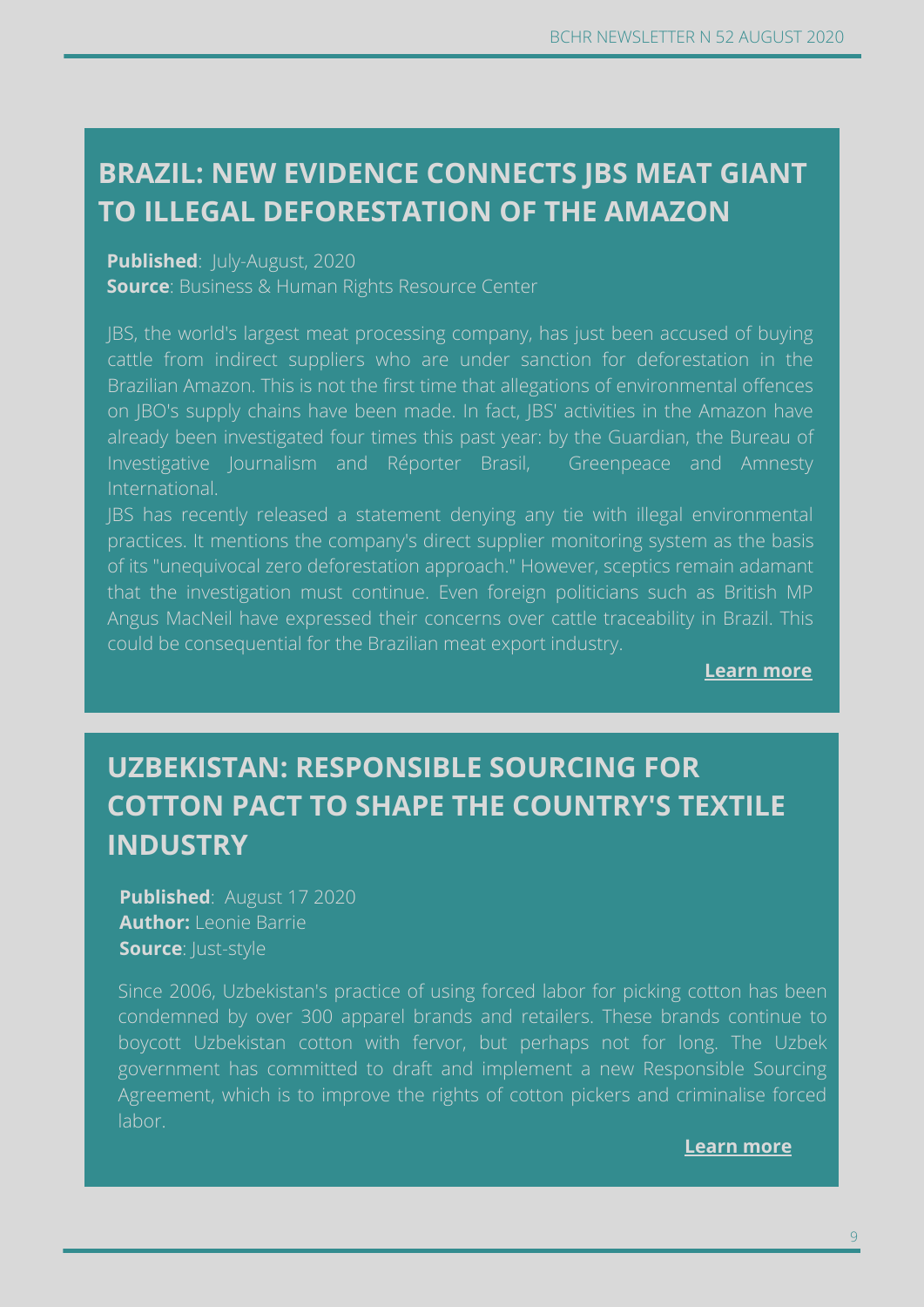# **BLOGS AND OPINIONS**

#### **COVID-19 AND MIGRANT WORKERS WAGE THEFT**

**Published:**  $|U|$  **31 2020** 

**Source:** Institute for Human Rights and Business

COVID-19 has severely impacted migrant workers throughout Southeast Asia and exacerbated their economic struggles. These workers' work permits are usually tied to employers who have control over cancelling their permits and repatriating them, creating positions of control, dependency, and easy abuse. As the rate of infection among migrant workers spiked, large numbers of them were repatriated. Many of these workers took out loans to pay for their recruitment costs, but now have been sent home with no way to repay their debt. Furthermore, levels of wage non-payment are expected to be unprecedented, particularly for those being repatriated.

IHRB calls on businesses to adopt clear and transparent recruitment policies that prohibit the charging of recruitment fees to migrant workers, irrespective of where or how they are recruited.

**Learn more**

# **BIPARTISANSHIP GROWS IN U.S. CONGRESS AROUND AGGRESSIVE CORPORATE LEGAL OBLIGATIONS ON SUPPLY CHAIN RESPONSIBLE SOURCING**

**Published:** August 25 2020 **Source:** Global Compliance News

The Slave-Free Business Certification Act, introduced on July 20 2020, would require every covered business entity to audit and report on instances of forced labor in their supply chains. Companies that deliberately violate the Act could be liable for civil damages of up to \$100 million and punitive damages of up to \$500 million.

Although the Act is unlikely to become law in this Congressional Session, its introduction is evidence of the growing interest in Congress to create legal mechanisms aimed at eradicating forced labor from supply chains. It is also evidence of the different political factions whose interests and motives may coalesce in the near future to generate more significant legal obligations in supply chain activities. Bipartisan support within Congress for these types of initiatives is growing and includes Republicans focused on antitrafficking and anti-slavery initatives, and Democracts focused on broader human rights concerns and corporate accountability.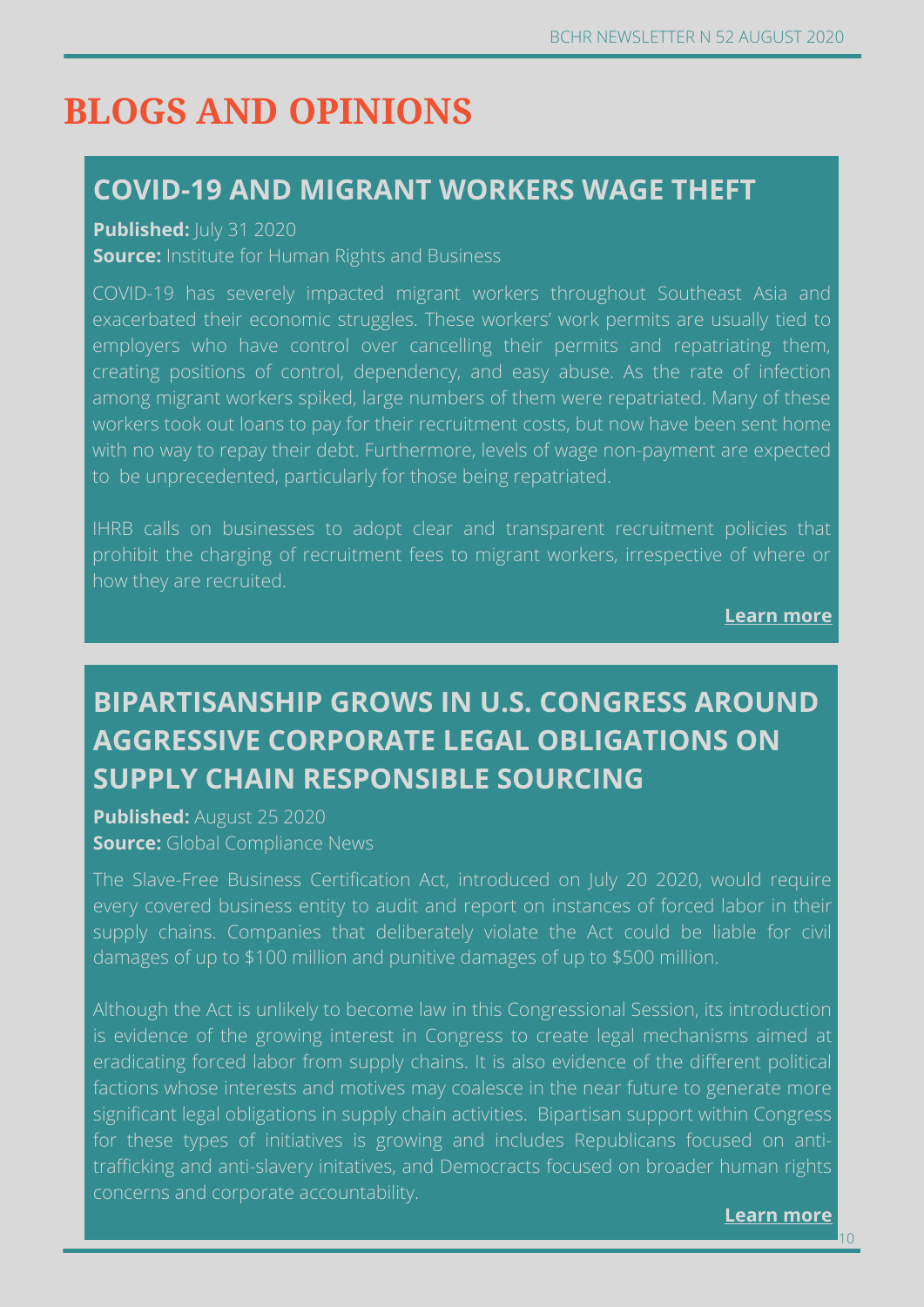## **PROGRESS IN THE NEWEST UN DRAFT TREATY ON BUSINESS AND HUMAN RIGHTS**

**Published:** August 25 2020 **Author:** Doug Cassel **Source:** Business and Human Rights Resource Centre

The latest draft of the UN treaty on Business and Human Rights, from August 6, is considered to be a major improvement, with amendments aimed at appeasing all three major constituencies: victims, states, and business. Recent changes should increase the chances of mass state participation in constructive negotiations, defuse several key business objections, and offer important advances for victims.

Although the next session of the UN Working Group is scheduled for October 2020, it is unlikely to be decisive due to conditions created by COVID among other issues. However, this draft presents a valuable opportunity for further progress towards the creation of a globally implemented treaty that will assist in preventing human rights abuses and provide victims with real access to justice.

**Learn more**

# **JORDAN'S AGRICULTURE SECTOR NEEDS HUMAN RIGHTS REGULATION TO CREATE JOBS AND PROTECT WOMEN WORKERS AND REFUGEES**

**Published:** August 19 2020 **Authors:** Mouhanad Sharabati and Salma Houerbi **Source:** Business and Human Rights Resource Centre

Although labour laws in Jordan were amended in 2008 to include agriculture workers in its provisions, no regulatory framework has been issued to date. The agriculture sector is one of the largest in Jordan and provides income for the most vulnerable members of society including women, refugees and migrant workers. This failure to issue a regulatory framework is not only preventing workers from obtaining labour rights awarded to those in other sectors, but subjecting vulnerable workers to poor conditions and labour right abuses.

In the current climate, with COVID-19 raising concerns regarding food security, the importance of agriculture workers is clear, yet the government has yet to indicate any measures will be taken to protect these workers during the pandemic.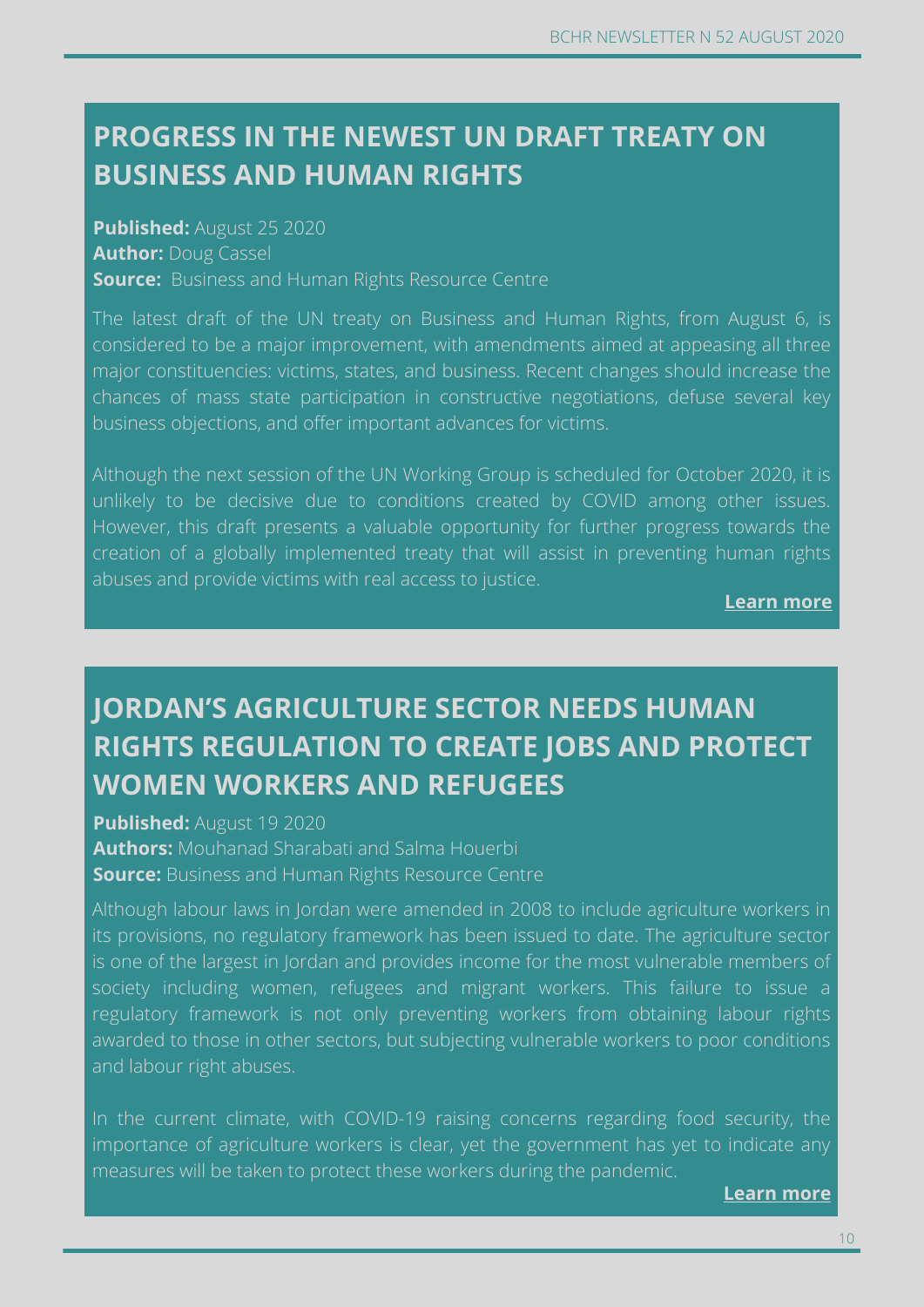# **SHARING AND POSTING MATERIALS**

We very much welcome your comments and suggestions for how the BCHR newsletter can better serve the network's needs and interests as well as those of its members.

We kindly invite you to share this newsletter with academics, NGO and practitioners that might be interested in its content.

If you are interested in contributing to future editions of the newsletter, please do not hesitate to contact us at **maria.prandi@networkbchr.org.**